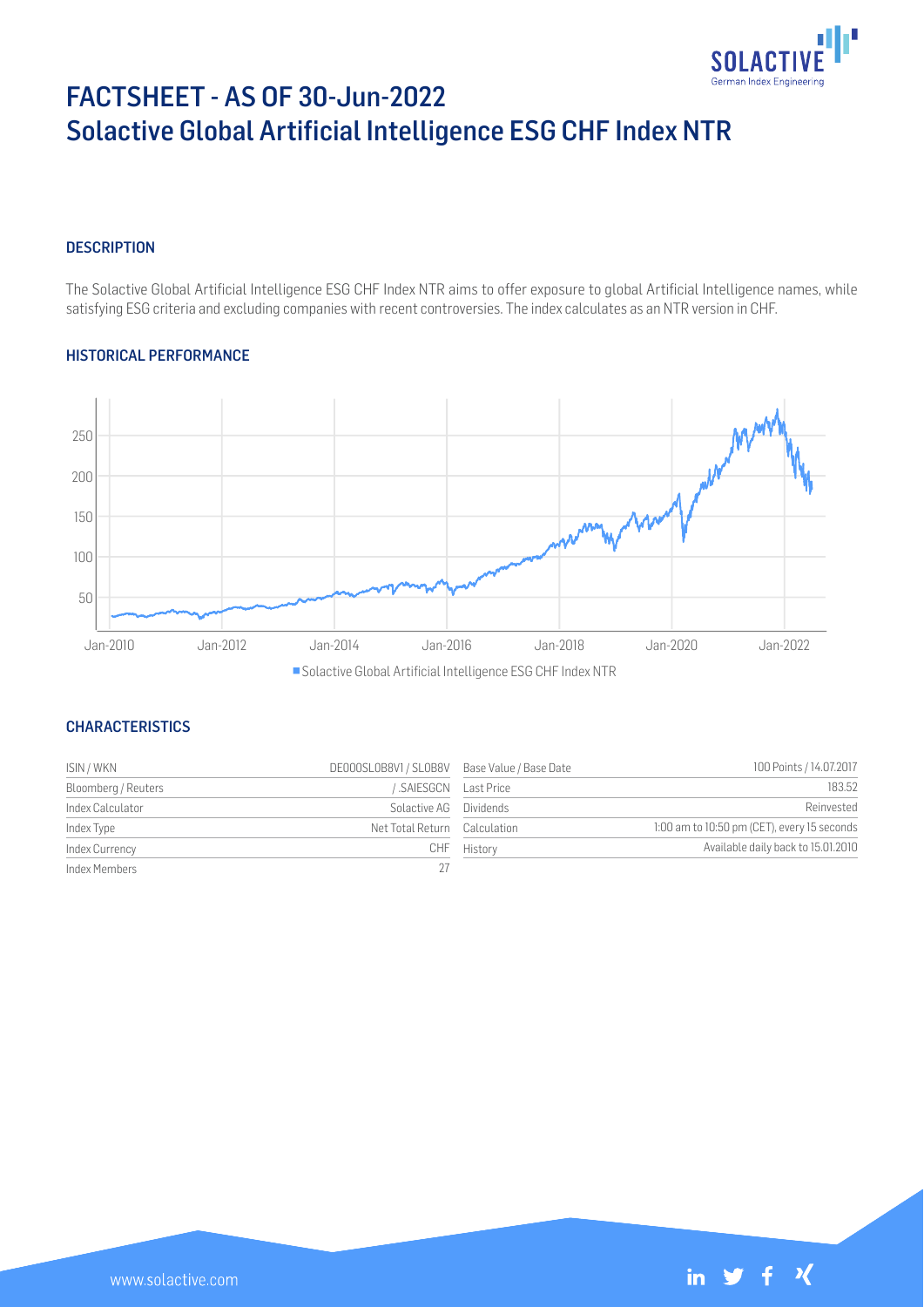

## FACTSHEET - AS OF 30-Jun-2022 Solactive Global Artificial Intelligence ESG CHF Index NTR

## **STATISTICS**

| <b>CHF</b>         | 30D       | 90D        | 180D       | 360D                   | <b>YTD</b> | Since Inception        |
|--------------------|-----------|------------|------------|------------------------|------------|------------------------|
| Performance        | $-6.33\%$ | $-18.11\%$ | -30.06%    | $-30.19%$              | $-30.06\%$ | 83.52%                 |
| Performance (p.a.) |           |            |            |                        |            | 13.02%                 |
| Volatility (p.a.)  | 44.29%    | 40.52%     | 38.98%     | 31.04%                 | 38.84%     | 26.03%                 |
| High               | 205.79    | 229.72     | 263.44     | 282.81                 | 263.44     | 282.81                 |
| Low                | 177.57    | 177.57     | 177.57     | 177.57                 | 177.57     | 97.26                  |
| Max. Drawdown      | $-13.71%$ | $-22.70%$  | $-32.60\%$ | $-37.21%$              | $-32.60\%$ | $-37.21%$              |
| VaR 95 \ 99        |           |            |            | $-48.2\%$ \ $-78.8\%$  |            | $-44.4\%$ \ $-71.4\%$  |
| CVaR 95 \ 99       |           |            |            | $-67.6\%$ \ $-107.9\%$ |            | $-63.2\%$ \ $-102.4\%$ |

#### COMPOSITION BY CURRENCIES



# COMPOSITION BY COUNTRIES



#### TOP COMPONENTS AS OF 30-Jun-2022

| Company                              | Ticker                | Country   | Currency   | Index Weight (%) |
|--------------------------------------|-----------------------|-----------|------------|------------------|
| PROSUS NV                            | PRX NA Equity         | <b>NL</b> | <b>EUR</b> | 5.52%            |
| INTERNATIONAL BUSINESS MACHINES CORP | <b>IBM UN Equity</b>  | US        | <b>USD</b> | 4.91%            |
| BAIDU INC - SPON ADR                 | <b>BIDU UW Equity</b> | KY        | <b>USD</b> | 4.86%            |
| ALIBABA GROUP HOLDING-SP ADR         | <b>BABA UN Equity</b> | KY        | <b>USD</b> | 4.84%            |
| TENCENT HOLDINGS LTD                 | 700 HK Equity         | KY        | <b>HKD</b> | 4.24%            |
| WESTERN DIGITAL                      | <b>WDC UW Equity</b>  | US        | <b>USD</b> | 4.18%            |
| OUALCOMM INC                         | <b>QCOM UW Equity</b> | US        | <b>USD</b> | 4.13%            |
| SERVICENOW INC                       | NOW UN Equity         | US        | <b>USD</b> | 4.06%            |
| CONSTELLATION SOFTWARE INC           | <b>CSU CT Equity</b>  | CA        | CAD        | 3.82%            |
| SAP SF                               | <b>SAP GY Equity</b>  | DE        | <b>FUR</b> | 3.74%            |